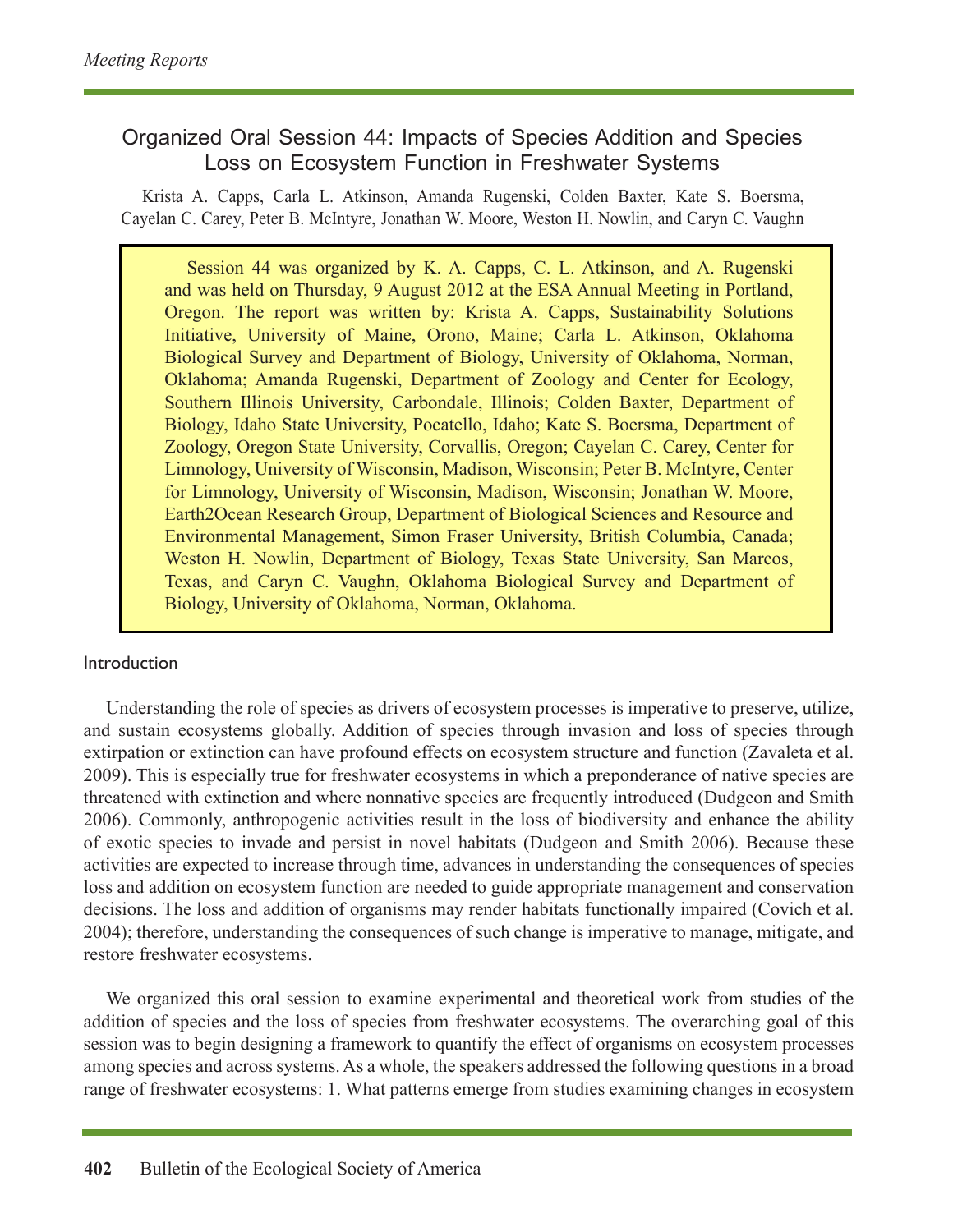function after species invasion and species loss? 2. Are these patterns consistent across study sites and study organisms? 3. Are there specific traits that make a species more apt to be an important driver of ecosystem function? The session focused on the effects of aquatic organisms on community structure and trophic relationships, primary productivity, organic matter processing, and nutrient dynamics. Several presentations highlighted the context-dependent nature of ecosystem change in response to species addition or loss in the face of anthropogenic pressures such as drought and eutrophication. During the session we also discussed how species-specific traits can be incorporated into unifying ways to understand and predict the effects of species gain and species loss on ecosystem processes among species and across freshwater ecosystems.

### Species addition and species loss: effects on trophic relationships

The loss or invasion of a species in one habitat can change fluxes of materials and organisms within habitats and to adjacent or distant habitats, with consequences for food webs and ecosystem processes (Baxter et al. 2005, Mineau et al. 2012). **Kate Boersma** and colleagues documented decreased trophic trait diversity, specifically, the disappearance of top predators, in arid river systems in response to habitat fragmentation. She used experimental manipulations to test the effects of a top predator, *Abedus herberti* (Hemiptera: Belostomatidae), removal on community structure and basal food resources. In her experiment, the removal of *Abedus* instigated a trophic cascade and reduced algal fluorescence, likely caused by the release of the algae-grazing mayfly *Callibaetis* from *Abedus* predation. Top predator removal also changed the detritivore community by significantly reducing the abundance of the dominant consumer of coarse particulate organic matter, the caddisfly *Phylloicu*s. **Boersma's** results documented that species loss alters biotic relationships and can be a strong driver of ecosystem change.

In his presentation**, Colden Baxter** and colleagues summarized changes in between-habitat fluxes of materials and organisms using data collected from invading fish species on two continents. In Japan, he showed that invading rainbow trout triggered changes in feeding behavior of native char, which subsequently decreased aquatic insect emergence and riparian spider abundance (Baxter et al. 2004). Similarly, in western U.S. streams, **Baxter** and his coauthors addressed the question, "Is a trout a trout"? They demonstrated that invading brook trout, characterized by higher productivity and different trophic traits than native cutthroat trout, reduced the flux of emerging insects and riparian spider abundance relative to the native species. **Baxter** and others provided evidence that strong cross-habitat effects of species additions or losses can be caused by species with novel functional traits, trophic mismatches between invaders and native food webs, and relatively subtle differences in behavior of invasive species vs. the natives they replace.

# Species addition and species loss: effects on primary productivity and organic matter processing

Native and introduced organisms can affect net ecosystem production through both direct and indirect pathways, potentially giving rise to interesting feedbacks between primary and secondary production (McIntyre et al. 2006) and decomposition (Rugenski et al. 2012). Work by **Peter McIntyre** and colleagues in Lake Tanganyika, East Africa, documented the effects of fishes in a species-rich system characterized by low ambient nutrients and high primary productivity. He used a coupled observational and experimental approach to understand how native grazing fish density and diversity influenced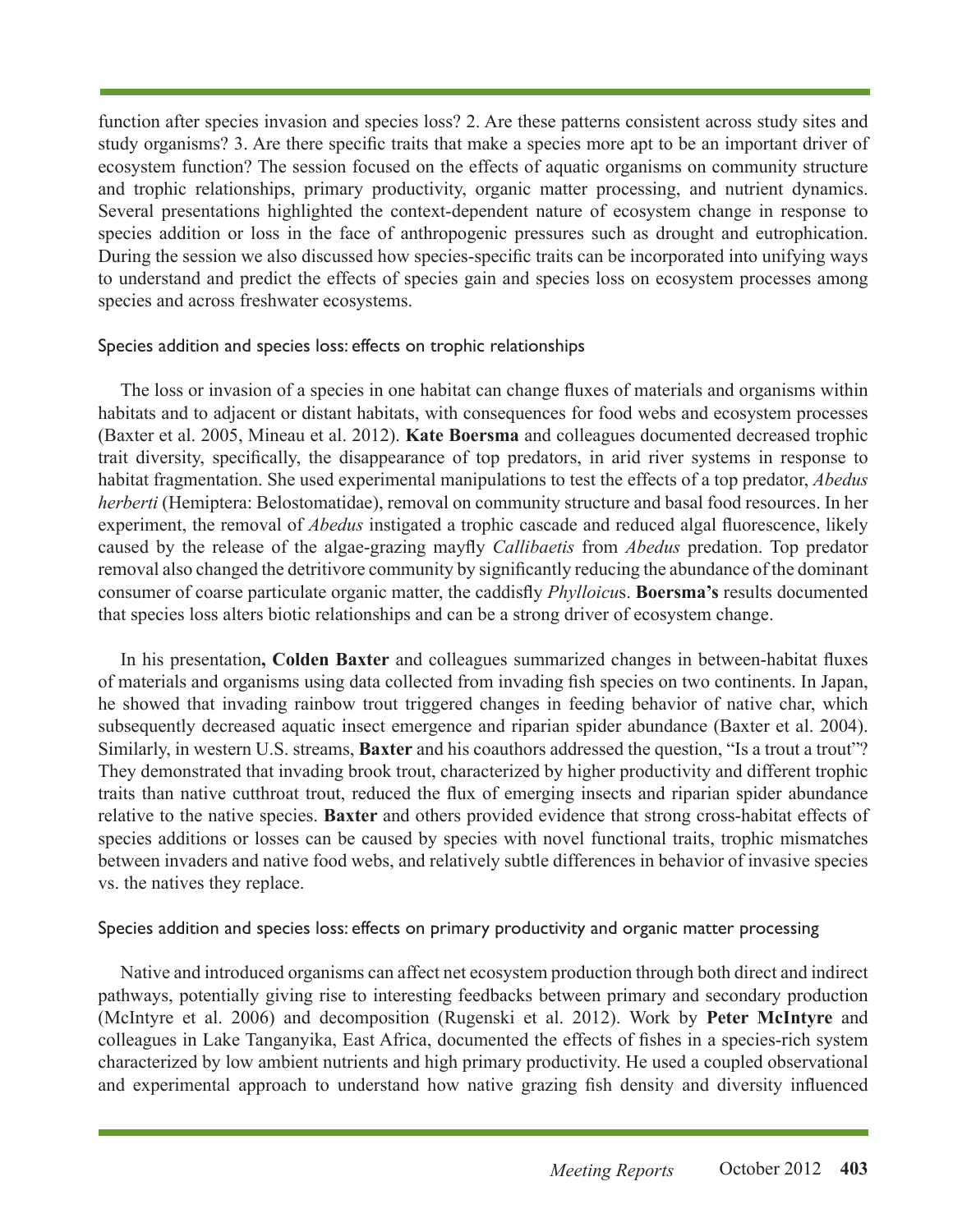benthic algal productivity directly via consumption and indirectly via nutrient recycling. Grazers often suppress primary productivity by reducing algal biomass, though they can also stimulate new growth and select for vigorous algae (McIntyre et al. 2006). When nutrients are scarce, primary productivity can also be enhanced when grazers or higher-level consumers are recycling nutrients in readily available forms (McIntyre et al. 2006). **McIntyre** and his coauthors demonstrated that grazer density had strong positive effects on algal metabolism by mediating nutrient availability, and these effects exceeded direct negative effects of grazing on algal productivity. Overall, they documented how shifts in both community composition and fish density can affect ecosystem productivity, with a strong potential for positive feedbacks of grazing fishes. **McIntyre** and others concluded the gain or loss of grazing species from freshwater systems can have profound repercussions for productivity, and if positive effects predominate, then there is the potential for positive feedbacks between primary and secondary productivity that could give rise to highly productive systems despite nutrient scarcity.

Two talks highlighted changes in organic matter processing rates after species addition or loss from aquatic ecosystems. Initially, **Colden Baxter** and colleagues described how the invasion of western U.S. riparian areas by Russian olive has altered stream organic matter budgets and nutrient dynamics. They suggested these changes were due to the ability of the invader to fix nitrogen, and because Russian olive produces low-quality leaf litter which decomposes slowly and is underutilized by native stream animals (Mineau et al. 2012). Conversely, **Weston Nowlin** and colleagues documented increased leaf litter decomposition rates in the presence of an invasive armored catfish, *Hypostomus*, in Texas rivers. Increased leaf litter decomposition rates were likely a result of increased mechanical disturbance of litter by *Hypostomus* during their movements and foraging activities.

# Species addition and species loss: effects on nutrient dynamics

In both terrestrial and aquatic ecosystems, organisms directly affect nutrient storage and cycling by sequestering nutrients through growth and remineralizing nutrients via excretion and egestion (Vanni 2002). Although many studies have documented the effects of organisms on nutrient dynamics, there has not been a synthesis examining the effects of species losses and additions across systems. To understand the potential effects of the addition or loss of species on nutrient dynamics, many of the talks featured in the session summarized the influence of organisms on nitrogen (N) and phosphorus (P) storage and cycling after species were added to or removed from freshwater ecosystems. Holistically, the presentations addressed a variety of species in diverse ecosystems.

For example, presentations by **Carla Atkinson** and **Amanda Rugenski** and their collaborators highlighted the important functional role aquatic organisms can play in nutrient dynamics using three case studies: two assemblages of native species (freshwater mussels in Oklahoma and tadpoles in Panama) threatened with local extinction, and an invasive species (armored catfish in Mexico). Collectively, these case studies indicated the roles of animals in nutrient dynamics are species-specific, contextdependent, and biomass or density-dependent. For example, areal excretion and nutrient storage rates for native mussels was substantial among nine sample sites in Oklahoma. Among-site variation in this system was due to differences in densities and species composition of mussel communities. Similarly, in the Chacamax River in southern Mexico, introduced armored catfish attain an areal biomass that is two orders of magnitude greater than native fishes, thereby dominating the fluxes of nutrients through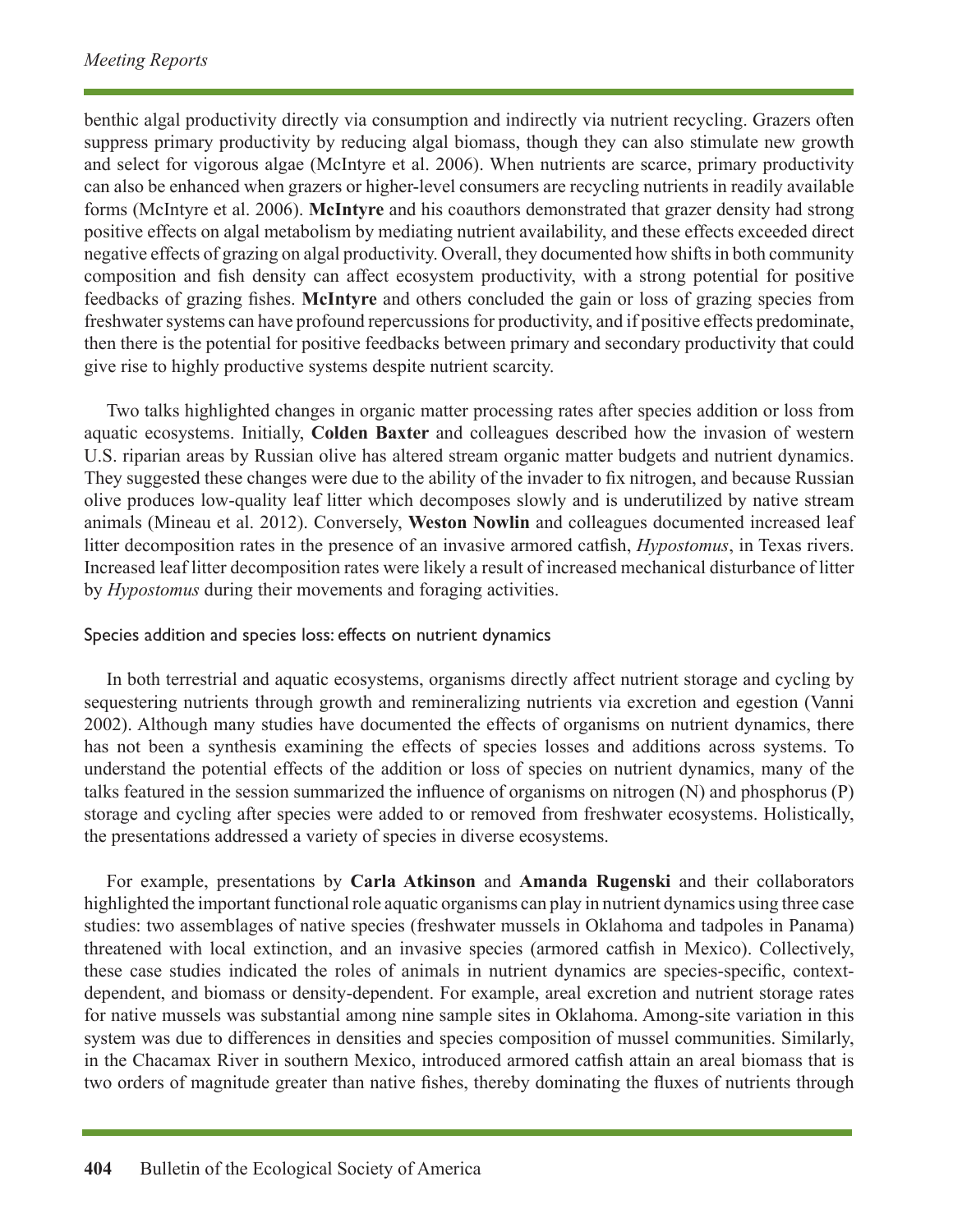remineralization and the pools of nutrients stored in body tissues. Conversely, the substantial influence on nutrient cycling and storage by native tadpoles in Panama was primarily density-dependent.

### Putting species addition and loss into context: climate change, urbanization, and eutrophication

Coupled with the effects of urbanization, eutrophication, and water extraction, the effects of species addition and species loss on ecosystem function can be magnified (Covich et al. 2004, Zavaleta et al. 2009). Climate change and water withdrawals in arid regions are causing once-perennial streams to fragment or dry completely (Jackson et al. 2001). Several talks highlighted the potential and realized threat that water extraction will play on the loss of organisms from freshwater habitats and the subsequent changes in ecosystem function. For example, **Caryn Vaughn** quantified the influence of drought and water extraction on the functional roles of freshwater mussels in Oklahoma rivers. Freshwater mussels are large, long-lived suspension feeders that provide important ecosystem services in rivers such as biofiltration, nutrient recycling, and nutrient storage (Vaughn and Hakenkamp 2001). At the wholeriver scale, extensive mussel loss led to major changes in nutrient dynamics and biofiltration. **Vaughn** highlighted that many of the changes in ecosystem function could have been prevented had water been released from an upstream tributary to alleviate high water temperatures, which exceeded 40°C in some locations. Drought in this region is predicted to become both more frequent and more severe with climate change, as human population grows and uses more water.

Two speakers in the session highlighted potential interactions between eutrophication and the effects of invasive organisms on ecosystem function in freshwaters. **Cayelan Carey** and colleagues presented work on the influence of lake trophic status and cyanobacterial blooms in the northeastern United States. Cyanobacterial blooms have large effects on community structure and ecosystem processes (Smith 2003), and are predicted to increase in aquatic systems worldwide due to eutrophication (Brookes and Carey 2011). Many studies have demonstrated that cyanobacteria have inhibitory effects on other plankton; however, most of this work has been conducted under high ambient nutrient conditions. **Carey** and coauthors examined how the trophic state of a lake could mediate relationships between cyanobacterial blooms, food web ecology, and nutrient dynamics. They found that at low ambient nutrient levels, the effect of emergent cyanobacteria had a stimulatory effect on the growth and diversity of other phytoplankton because the cyanobacteria increased water column nutrient concentrations. However, in high ambient nutrient concentrations, these effects were reversed.

Predicting when and where nonnative species become established and whether these species become invasive is poorly understood, but may vary with environmental conditions such as ambient chemistry. Armored catfishes (Loricariidae) have invaded aquatic systems throughout the world and are of concern because they affect trophic and nutrient dynamics (Pound et al. 2011). **Weston Nowlin** and colleagues presented the results of a study examining the relationship between the growth and impacts of an introduced loricariid and nutrient enrichment in a replicated stream channel experiment. **Nowlin** and others found the effects of catfish were largely independent from those of nutrients, indicating that nutrient enrichment may have a limited role in mediating or exacerbating the impacts of catfishes. However, the body condition (lipid concentration and biomass) of loricariids was enhanced in the presence of increased nutrients.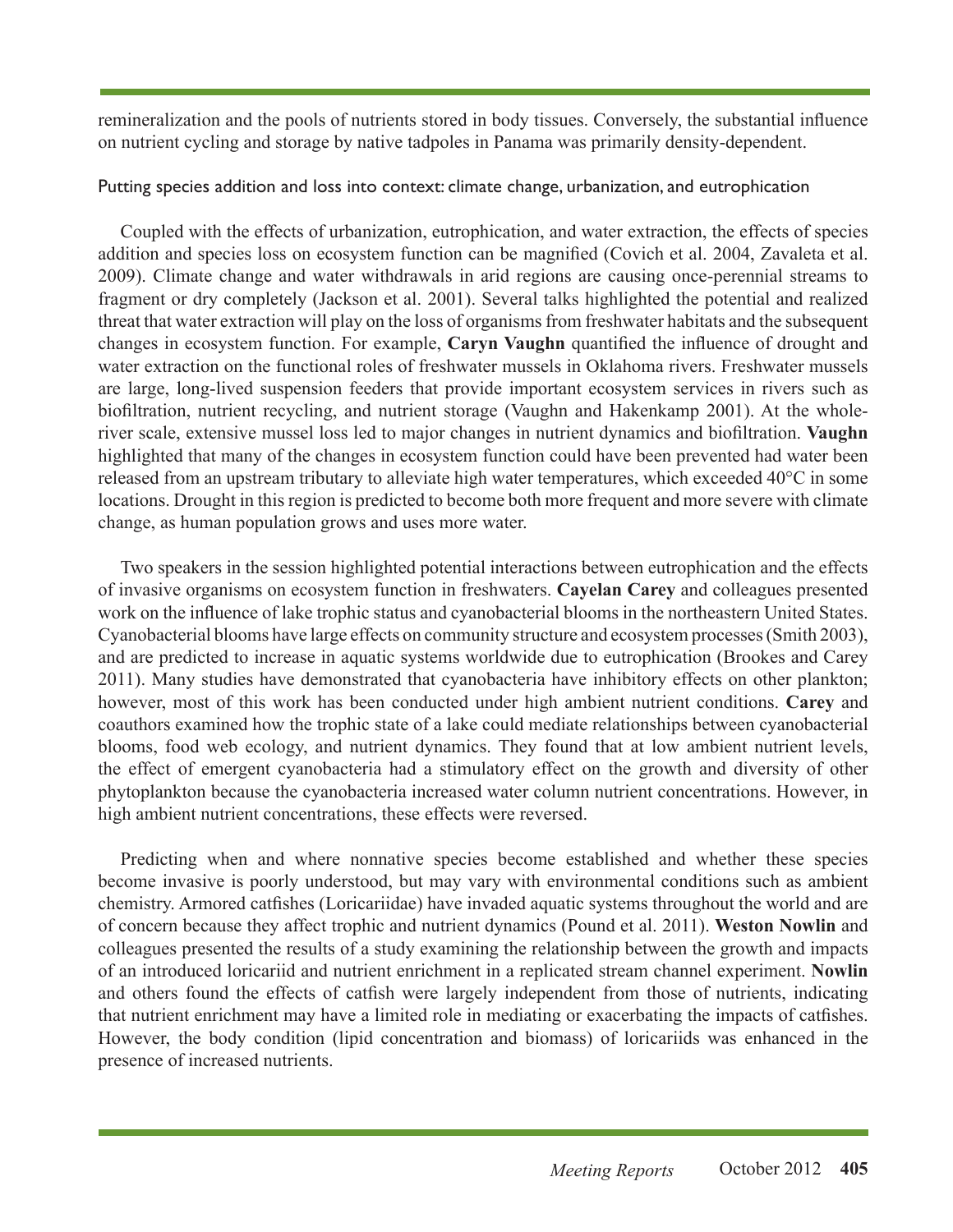The work by **Carey, Nowlin** and their coauthors highlights the context dependence of the effects of species invasion and loss on community structure and ecosystem function. Moreover, their data suggests that the synergistic effects of multiple environmental stressors may alter the effect of species addition or loss on ecosystem dynamics in unexpected ways.

#### Unifying ways to examine species addition and loss on ecosystem function

One of the great challenges to understanding general patterns in functional changes in ecosystems after species invasion or extirpation is to be able to compare disparate species among study sites. Two of the speakers, **Moore** and **Rugenski**, focused their talks on understanding some of these general patterns. Anthropogenic environmental change is driving community disassembly through simultaneous declines of native species coupled with increases in nonnative species. Previous studies suggest that community disassembly is somewhat predictable, and species traits determine whether or not an organism is a successful invader or is sensitive to anthropogenic change (Zavaleta et al. 2009). Similarly, there is an increased understanding that the ecosystem consequences of community change will be influenced by the traits of species that compose the novel community. However, there is still a need to integrate patterns of community change with subsequent ecosystem consequences (Zavaleta et al. 2009).

In their presentation, **Jonathan Moore** and coauthor examined two connected questions: First, how have communities fallen apart and how are they being put back together? Second, given the pattern of community disassembly, what are the predicted changes to ecosystem processes? To address these questions, they used existing data sets of fishes in >5000 sites in the United States to quantify spatial patterns of community disassembly across gradients of urbanization. **Moore** and coauthor quantified patterns of community disassembly in fishes across the United States, and they found that varying biological and ecological traits among species determined their inferred vulnerabilities to anthropogenic habitat modification. For example, some ecosystem processes were governed by allometric rules, such as nutrient excretion. Thus, distinctive vulnerabilities of differently sized taxa will drive nonlinear ecosystem consequences. Alternatively, other ecosystem processes appeared not to be linked to vulnerability. Together, these results were used to parameterize realistic extinction scenarios. The simulations revealed that habitat alteration can decrease ecosystem processes. Thus, insights into community disassembly rules can shed light on the ecosystem consequences of human-induced environmental change.

**Amanda Rugenski** and coauthors identified patterns of changes in consumer-driver nutrient remineralization after species addition or loss across study sites and organisms. They attempted to determine what specific-species traits make organisms more apt to be drivers of ecosystem function in freshwater systems. **Rugenski** and coauthors proposed using volumetric excretion (*E<sup>v</sup>* ) (McIntyre et al. 2008) as a unifying method to assess the impacts of species additions and losses in lotic ecosystems under different environmental conditions and spatial scales. They used the three examples presented in **Carla Atkinson's** talk (see above) to highlight the roles of animals and their potential impact on nutrient cycling. **Rugenski** and others modeled  $E<sub>v</sub>$  for ammonium (N) and soluble reactive phosphorus (SRP) for several organisms. In the three case studies they presented, aquatic organisms had profound effects on nutrient dynamics in freshwater ecosystems. Species functional traits, such as stoichiometry and feeding behavior, were important in determining the spatial extent of an organisms' influence on nutrient dynamics. Moreover, **Rugenski** and others suggested the physiochemical characteristics of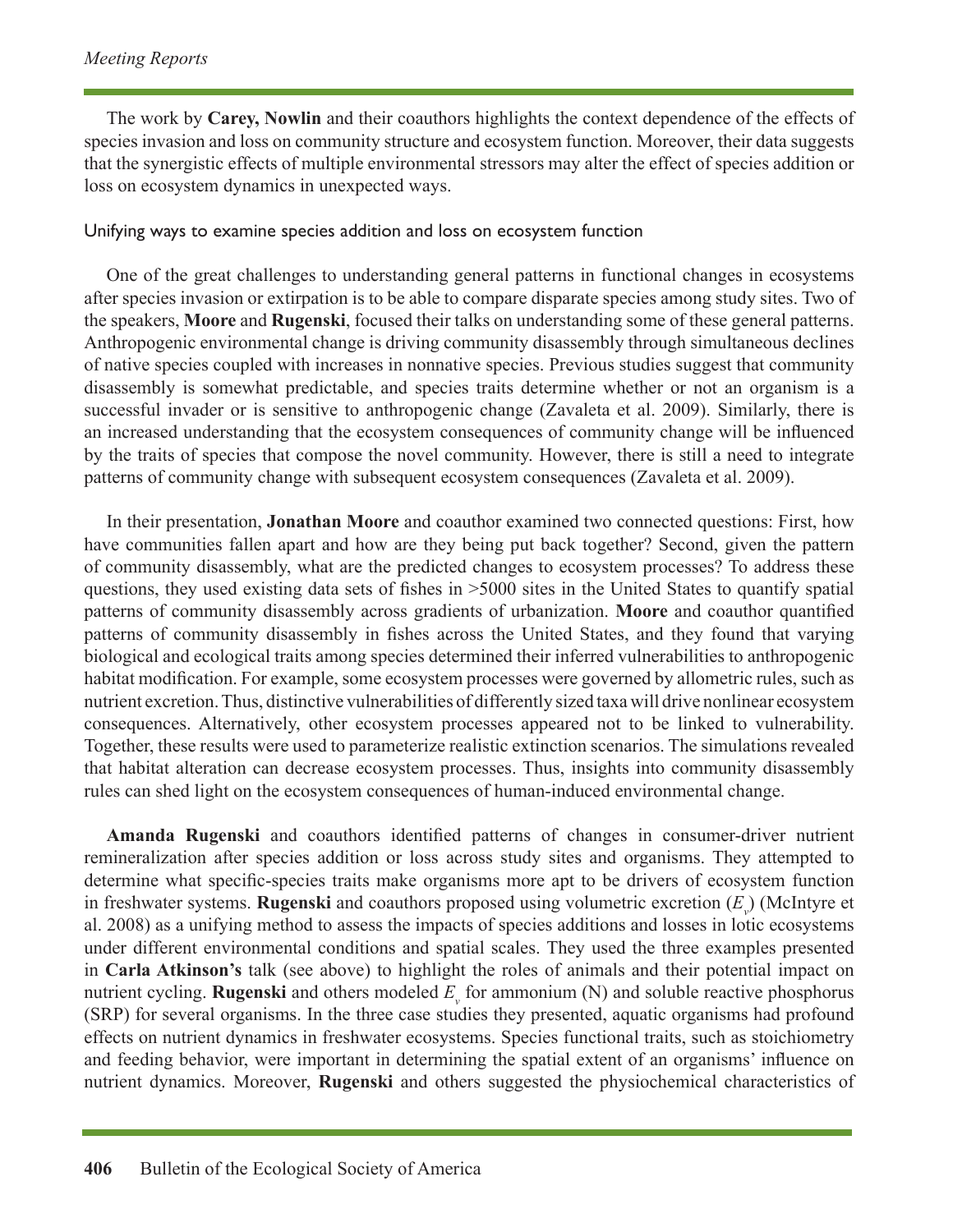the environment, including nutrient limitation, discharge, temperature, and the biophysical traits of the organism (e.g., trophic state, biomass and density), were all important factors in predicting the role of organisms in nutrient dynamics. The results from their presentations highlight that uniform methods can be used to express species-specific effects on nutrient dynamics across freshwater ecosystems.

## Future directions and challenges

In order to appropriately legislate, manage, and conserve freshwater ecosystems, it is imperative to pursue cross-habitat and cross-species comparisons to describe the functional roles of aquatic organisms in ecosystem processes. The work presented in this session and subsequent discussions highlighted that species addition and loss from freshwater ecosystems frequently results in changes in ecosystem function. Comprehensively, the presentations suggested novel functional traits, such as body and dietary stoichiometry, trophic mismatches between invaders and native food webs, and differences in behavior among species challenge the concept of functional redundancy. Altogether, presentations in the session indicate that the addition or loss of a keystone or dominant species or group of organisms from freshwaters will typically result in changes in ecosystem structure and function. Future studies should generate and utilize unifying metrics that would allow scientists and managers to compare effects of species addition and species loss across taxa and ecosystems. These metrics should be measured in conjunction with other environmental parameters such as urbanization, eutrophication, and water extraction to elucidate potentially unexpected conflicting or synergistic effects of multiple anthropogenic activities in freshwater habitats and watersheds.

Part of the motivation for understanding the effects of species addition and loss is to develop management strategies that would enable human populations to utilize natural resources while sustaining natural systems and preserving the functions that are both ecologically and economically valuable. Furthermore, a great challenge that ecologists face is to quantify these changes and the subsequent losses of ecosystem services and make them relevant to the public. For example, in her discussion of freshwater mussel loss in Oklahoma rivers, **Caryn Vaughn** highlighted that drought in the south-central United States is predicted to become both more frequent and more severe with climate change, and water consumption will increase with population growth. **Vaughn** pointed out that while the frequency and severity of droughts cannot be controlled in the short term, the management of water resources can be effectively administered to maintain healthy populations of freshwater mussels and the ecosystem services they provide. Through her presentation, she emphasized the importance of quantifying ecosystem services provided by species to support conservation efforts on their behalf. There is a pressing need for scientists to quantify changes in ecosystem function into economically valued ecosystem services that can be incorporated into management and conservation efforts.

# Acknowledgements

We would like to acknowledge all of the coauthors of the presented talks for their contribution to these ideas and the people who attended the session.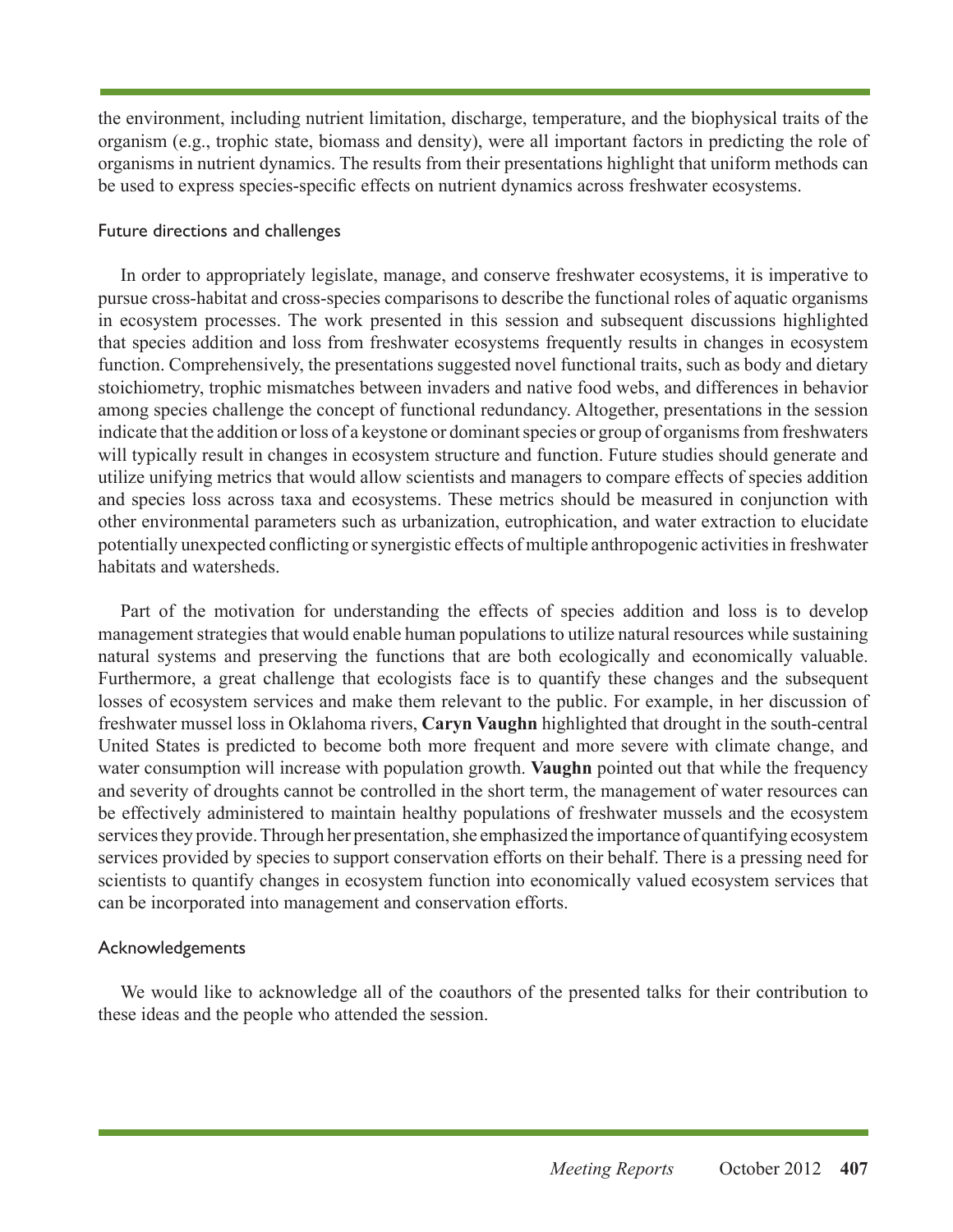## Literature cited

- Baxter, C. V., K. D. Fausch, M. Murakami, and P. L. Chapman. 2004. Fish invasion restructures stream and forest food webs by interrupting reciprocal prey subsidies. Ecology 85:2656– 2663.
- Baxter, C. V., K. D. Fausch, and W. Carl Saunders. 2005. Tangled webs: reciprocal flows of invertebrate prey link streams and riparian zones. Freshwater Biology 50:201– 220.
- Brookes, J. D., and C. C. Carey. 2011. Resilience to blooms. Science 334:46– 47.
- Covich, A. P., M. C. Austen, F. Bärlocher, E. Chauvet, B. J. Cardinale, C. L. Biles, P. Inchausti, O. Dangles, M. Solan, M. O. Gessner, B. Statzner, and B. Moss. 2004. The role of biodiversity in the functioning of freshwater and marine benthic ecosystems. BioScience 54:767– 775.
- Dudgeon, D., and R. E. W. Smith. 2006. Exotic species, fisheries and conservation of freshwater biodiversity in tropical Asia: the case of the Sepik River, Papua New Guinea. Aquatic Conservation– Marine and Freshwater Ecosystems 16:203– 215.
- Jackson, R. B., S. R. Carpenter, C. N. Dahm, D. M. McKnight, R. J. Naiman, S. L. Postel, and S. W. Running. 2001. Water in a changing world. Ecological Applications 11:1027– 1045.
- McIntyre, P. B., A. S. Flecker, M. J. Vanni, J. M. Hood, B. W. Taylor, and S. A. Thomas. 2008. Fish distributions and nutrient cycling in streams: Can fish create biogeochemical hotspots? Ecology 89:2335– 2346.
- McIntyre, P. B., E. Michel, and M. Olsgard. 2006. Top-down and bottom-up controls on periphyton biomass and productivity in Lake Tanganyika. Limnology and Oceanography 51:1514– 1523.
- Mineau, M. M., C. V. Baxter, A. M. Marcarelli, and G. W. Minshall. 2012. An invasive riparian tree reduces stream ecosystem efficiency via a recalcitrant organic matter subsidy. Ecology 93:1501– 1508.
- Pound, K. L., W. H. Nowlin, D. G. Huffman, and T. H. Bonner. 2011. Trophic ecology of a nonnative population of suckermouth catfish (*Hypostomus plecostomus*) in a central Texas spring-fed stream. Environmental Biology of Fishes 90:277– 285.
- Rugenski, A. T., C. Múria, and M. R. Whiles. 2012. Tadpoles enhance microbial activity and leaf decomposition in a neotropical headwater stream. Freshwater Biology 57:1904– 1913.
- Smith, V. 2003. Eutrophication of freshwater and coastal marine ecosystems: a global problem. Environmental Science and Pollution Research 10:126– 139.
- Vanni, M. J. 2002. Nutrient cycling by animals in freshwater ecosystems. Annual Review of Ecology and Systematics 33:341– 370.
- Vaughn, C. C., and C. C. Hakenkamp. 2001. The functional role of burrowing bivalves in freshwater ecosystems. Freshwater Biology 46:1431– 1446.
- Zavaleta, E., J. Pasari, J. Moore, D. Hernandez, K. B. Suttle, and C. C. Wilmers. 2009. Ecosystem responses to community disassembly. Pages 311– 333 *in*Year in Ecology and Conservation Biology 2009. Blackwell Publishing, Oxford, UK.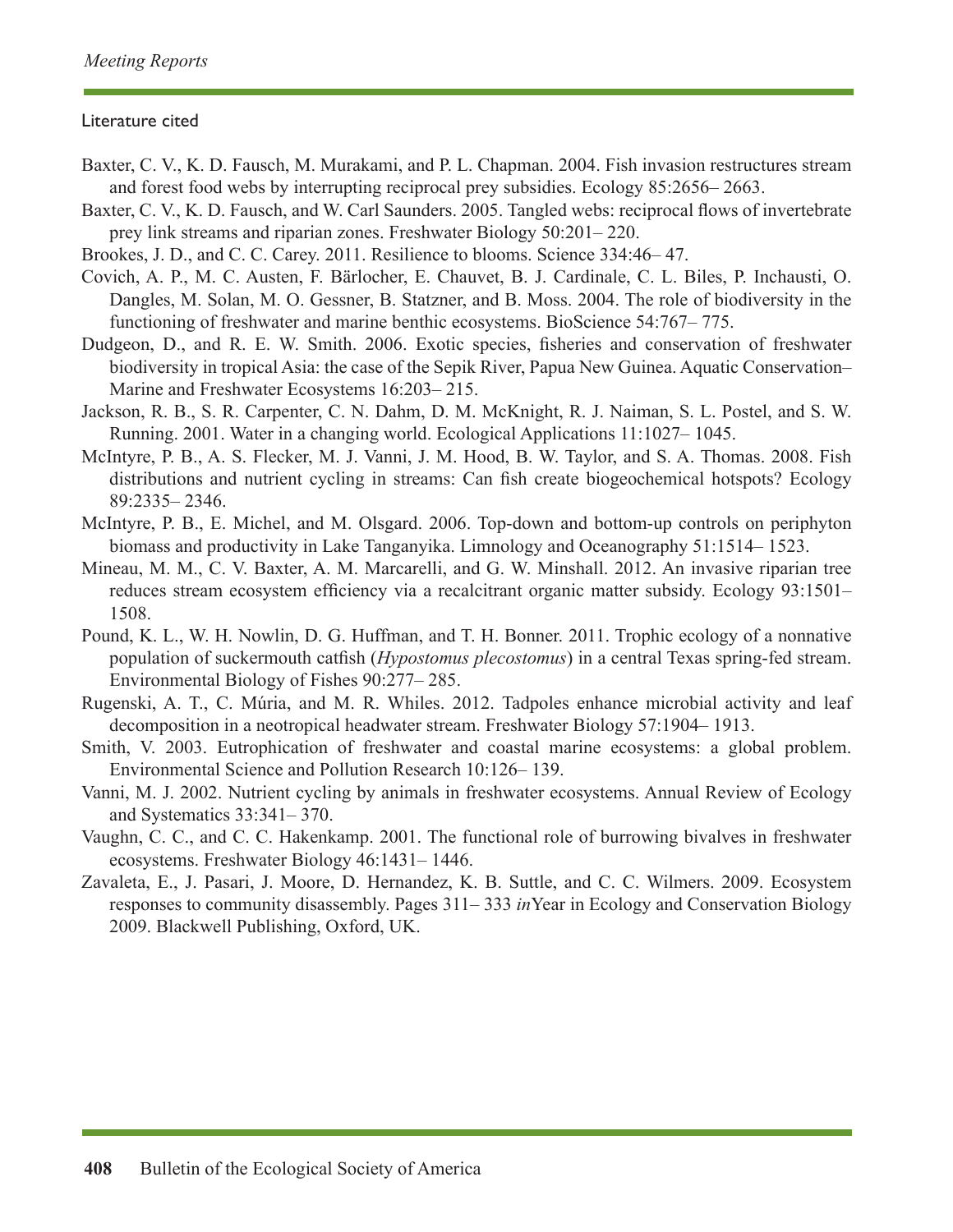#### **INSTRUCTIONS FOR CONTRIBUTORS**

**DEADLINES:** Contributions for publication in the *Bulletin* must reach the Editor's office by the deadlines shown below to be published in a particular issue:

| Issue           | <b>Deadline</b> |
|-----------------|-----------------|
| January (No. I) | 15 November     |
| April (No. 2)   | 15 February     |
| July $(No. 3)$  | 15 May          |
| October (No. 4) | 15 August       |

 Please note that **all material** for publication in the *Bulletin* must be sent to the *Bulletin* Editor. Materials sent to any address except that of the Editor, given below, must then be forwarded to the Editor, resulting in delay in action on the manuscripts. Send all contributions, **except those for Emerging Technologies, Ecology 101, Ecological Education K–12, and Obituaries/ Resolutions of Respect** (see addresses below), to E. A. Johnson, *Bulletin* Editor-in-Chief, Department of Biological Sciences, University of Calgary, Calgary, Alberta T2N 1N4 Canada. (403) 220-7635, Fax (403) 289-9311, E-mail: bulletin@esa.org.

**MANUSCRIPT PREPARATION:** The manuscript should be submitted as a WordPerfect or Microsoft Word (for Mac or Windows) manuscript, preferably as an e-mail message attachment to bulletin@esa.org. E-mailed photographs and diagrams must be in .tif or .eps format. Other forms of electronic copy (text embedded in e-mail messages, diskettes sent by post) or hard copy can be submitted if absolutely necessary. If formatting could be troublesome (e.g., tables, European alphabet characters, etc.), hard copy also should be sent via fax to E.A. Johnson at (403) 289-9311, or via post. Hard-copy manuscripts should be double-spaced, with ample margins. Plain formatting must be used on hard-copy and electronic manuscripts. PLAIN FORMATTING consists of a single font of a single size, left justification throughout, line spacing the same throughout, and up to three different weights of headings. Other formats will not be accepted for publication. The author should THOROUGHLY PROOF the manuscript for accuracy, paying special attention to phone and fax numbers and web site and e-mail addresses, which are frequently incorrect.

**PHOTO GALLERY SUBMISSIONS:** The photo(s) should illustrate ecological processes or an ecological research design. Several photographs showing aspects of a study or steps in a process are welcome. Refer to

recent Photo Galleries for examples Photos should be connected to an article published in ESA journals. Please provide a caption for each photo including the photographer's name, a brief paragraph describing the related study, the title and full names of all authors of the article, and the ESA manuscript number and or volume and date of publication. E-mail the file(s) as an attachment to the Editor of the *ESA Bulletin* at bulletin@esa.org.

**LETTERS TO THE EDITOR AND COMMENTARIES:** Please indicate if letters are intended for publication, as this is not always obvious. The *Bulletin* publishes letters, longer commentaries, and philosophical and methodological items related to the science of Ecology. There are no page limits but authors may be asked to edit their submissions for clarity and precision. Previously published items from other sources can be republished in the *Bulletin* if the contributor obtains permission of the author and the copyright holder, and clearly identifies the original publication.

**MEETING ANNOUNCEMENTS:** Submit a brief prose description of the upcoming meeting, including title, a short paragraph on objectives and content, dates, location, registration requirements, and meeting contact person's name, street address, and phone/fax/e-mail address. Please do not submit meeting brochures in the expectation that the Editor will write the prose description; he won't. Compare the publication deadlines above with the meeting deadlines to be sure the announcement will appear in time.

**REPORTS OF SYMPOSIA FROM THE ANNUAL MEETING AND REVIEWS OF OTHER MEETINGS:** The *Bulletin* publishes reviews of symposia and workshops at the ESA Annual Meeting, as well as important and appropriate meetings that are unrelated to the annual ESA meeting. The reviewer should strive for a synthetic view of the meeting or symposium outcome, i.e., how the various presentations fit or conflict with each other and with current scientific thought on the topic. Review length is open, although about four double-spaced pages should be enough to capture the essence of most meetings.

The following advisory items are provided to help focus your review.